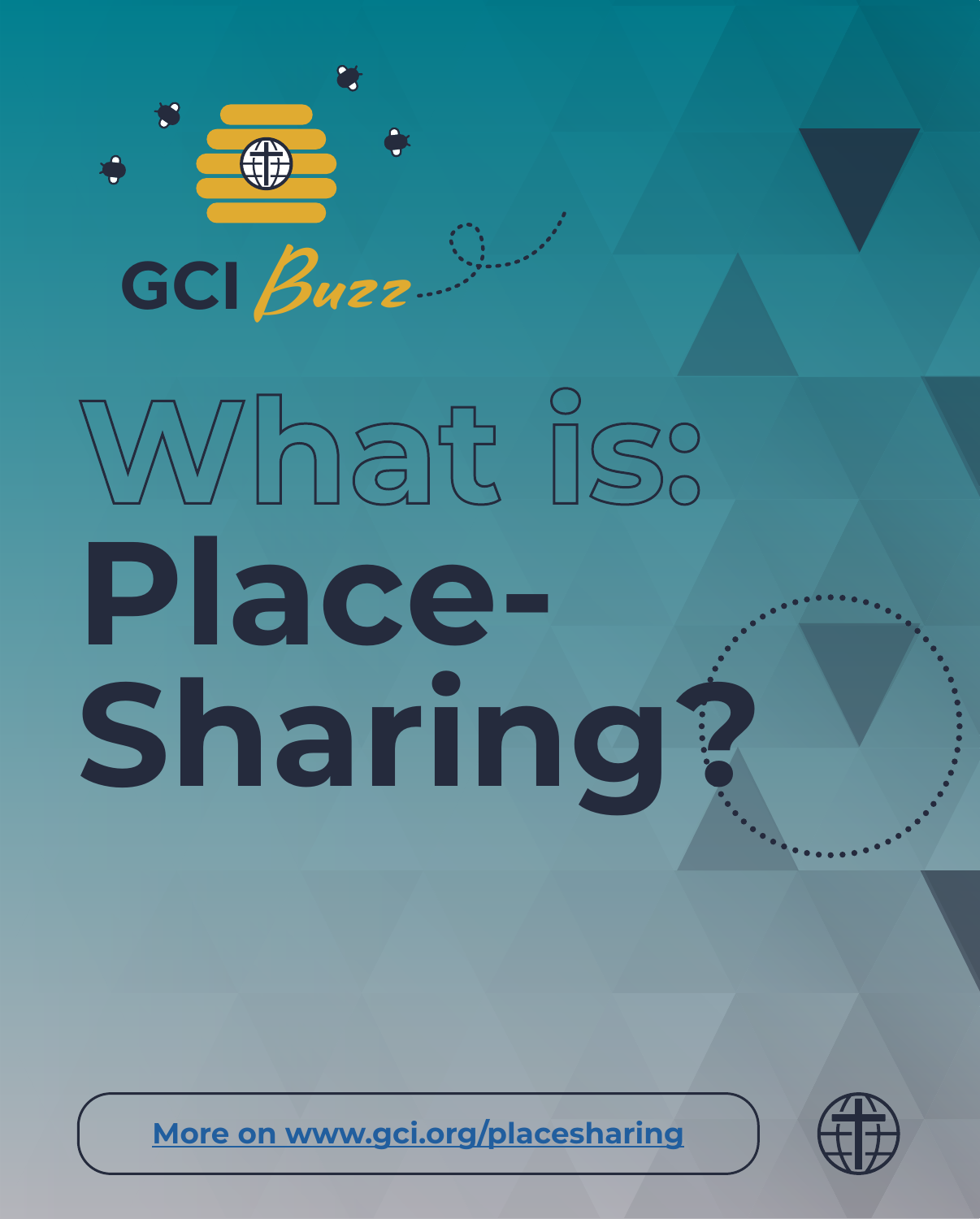### place-shar·ing **/plās/ /SHeriNG/**

#### *Verb*

**1. a posture of relating where one shares the "place" of another; a deeply relational posture of ministry**

**a) Jesus is the true place-sharer of all of humanity; in his incarnation, death, resurrection, and ascension, he shares the "place" of all humanity**

**b) The human place-sharer participates in Jesus' ongoing ministry of place-sharing** 

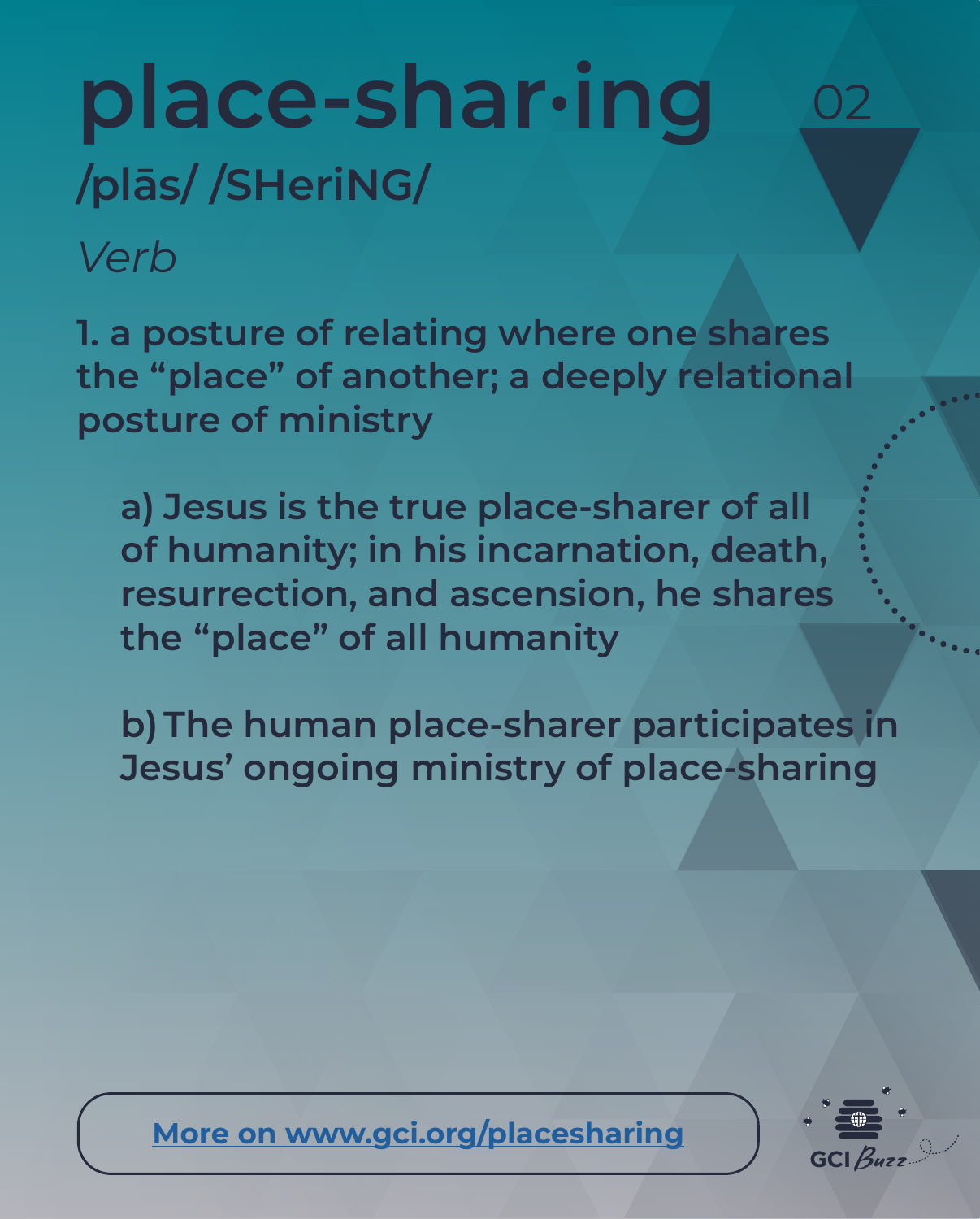#### *Could look like:*

**1. Being fully present to the lived reality of another, the good, the bad, and the ugly**

**2. Approaching relationships, not as a means of influence, but as an experience of withness; this human with-ness of relationship is itself ministry, not a vehicle to the "next thing" (church attendance, adoption of Christian ideals, behavioral modification, etc.)** 

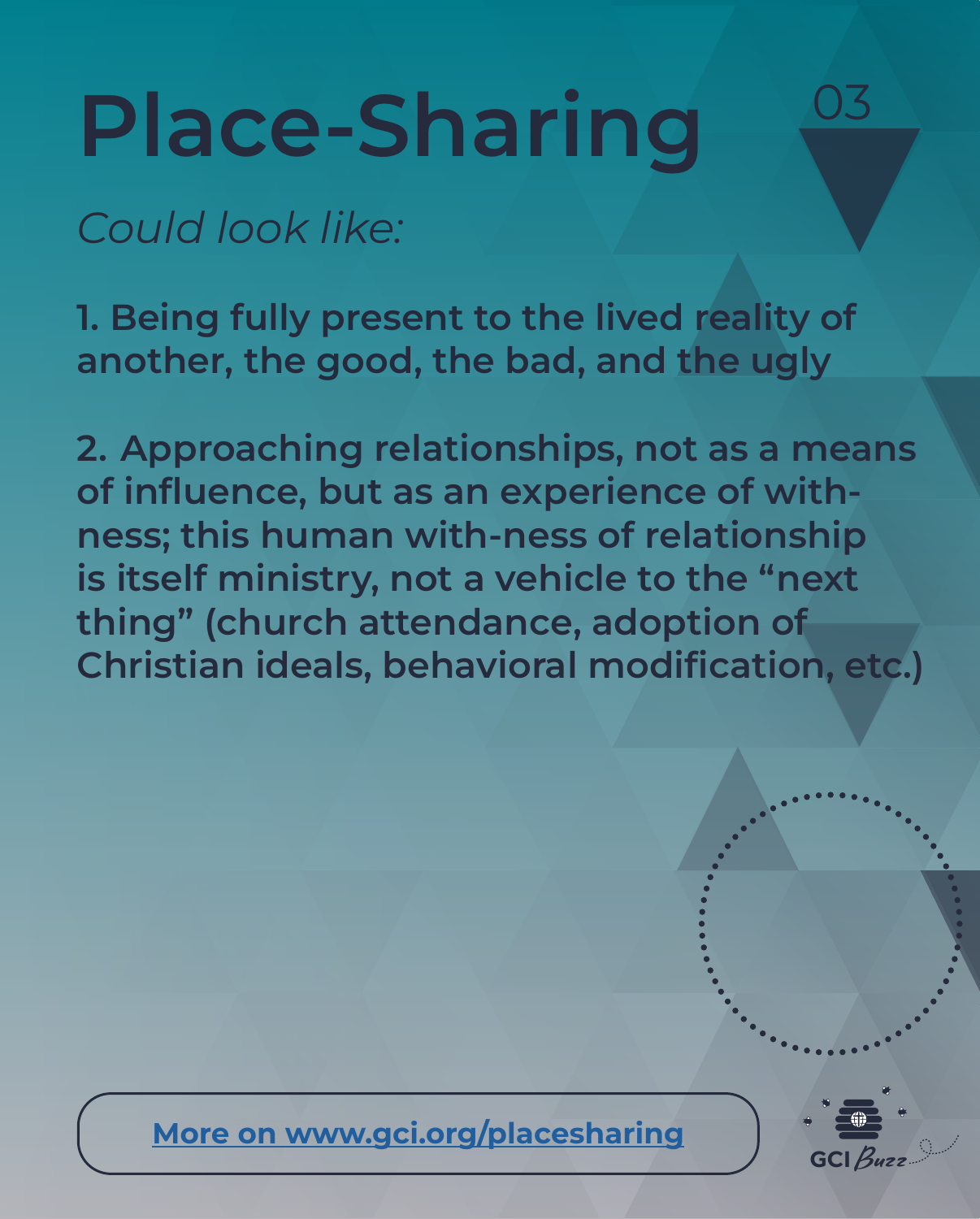*Framework:*

#### **1. Who is Jesus Christ?**

**• He is incarnate: The place-sharer participates in the reality of solidarity with God and one another in Christ.** 

**• He is crucified: The place-sharer accepts the challenges of sharing the place of another.** 

**• He is resurrected: The place-sharer proclaims a transformed humanity in the risen Christ and affirms identity in Christ, receiving the freedom to live boldly for God and one another**

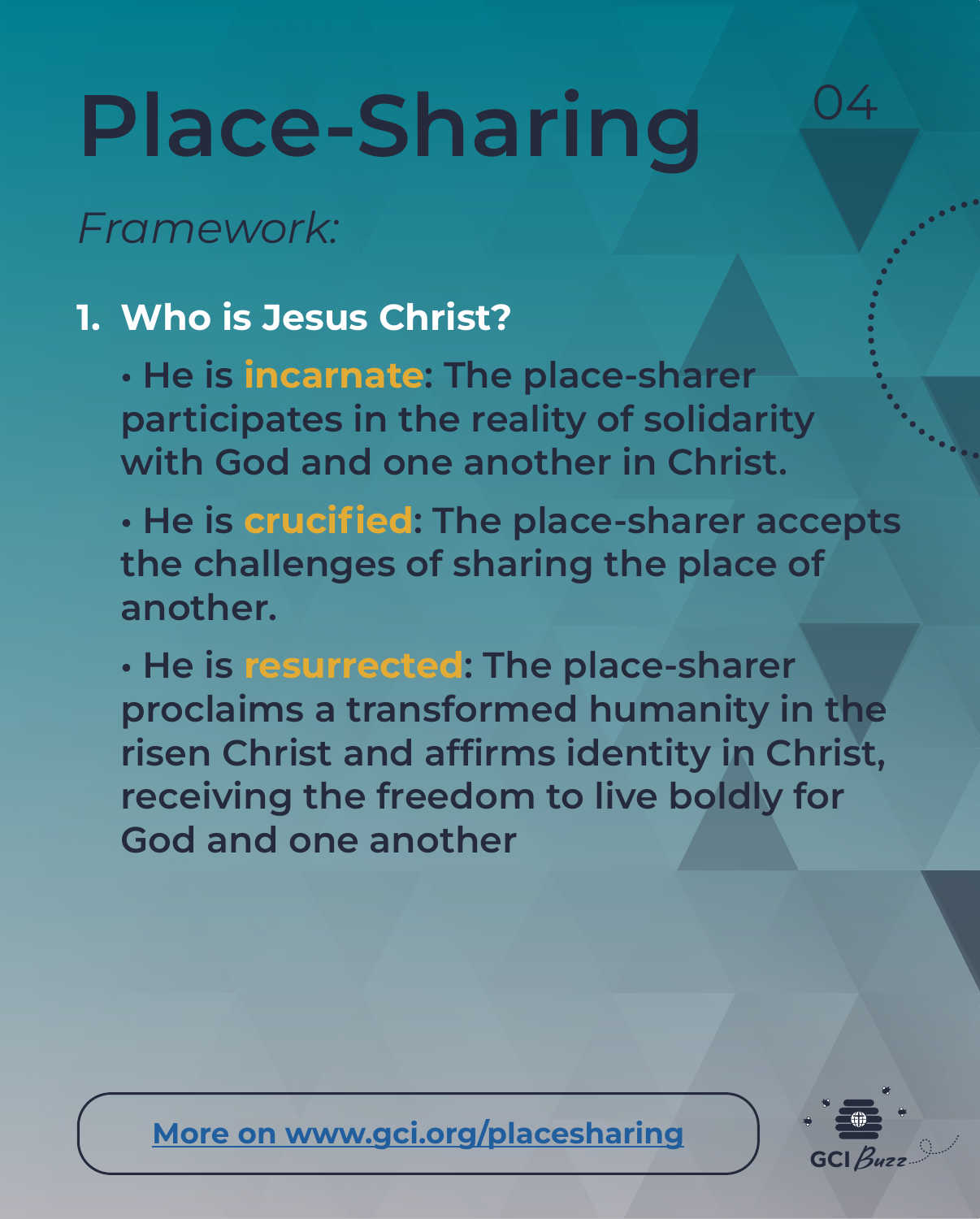*Framework Continued:*

#### **2. Where is Jesus Christ?**

**Jesus is concretely present in human relationships both in the Church community and in all the world.**

#### **3. What then shall we do?**

**Participate in the who and where of Jesus through the practice of place-sharing While place-sharing develops deep relationships in the good, the bad, and the ugly, it also maintains boundaries. I must remain a distinct "I" and you must remain a distinct "you" for place-sharing to take place. I become more myself (the reality of who I am in Christ) the more I encounter another (participate in Jesus' ministry of place-sharing).** 

**[More on w](https://www.gci.org/placesharing/)ww.gci.org/placesharing**



05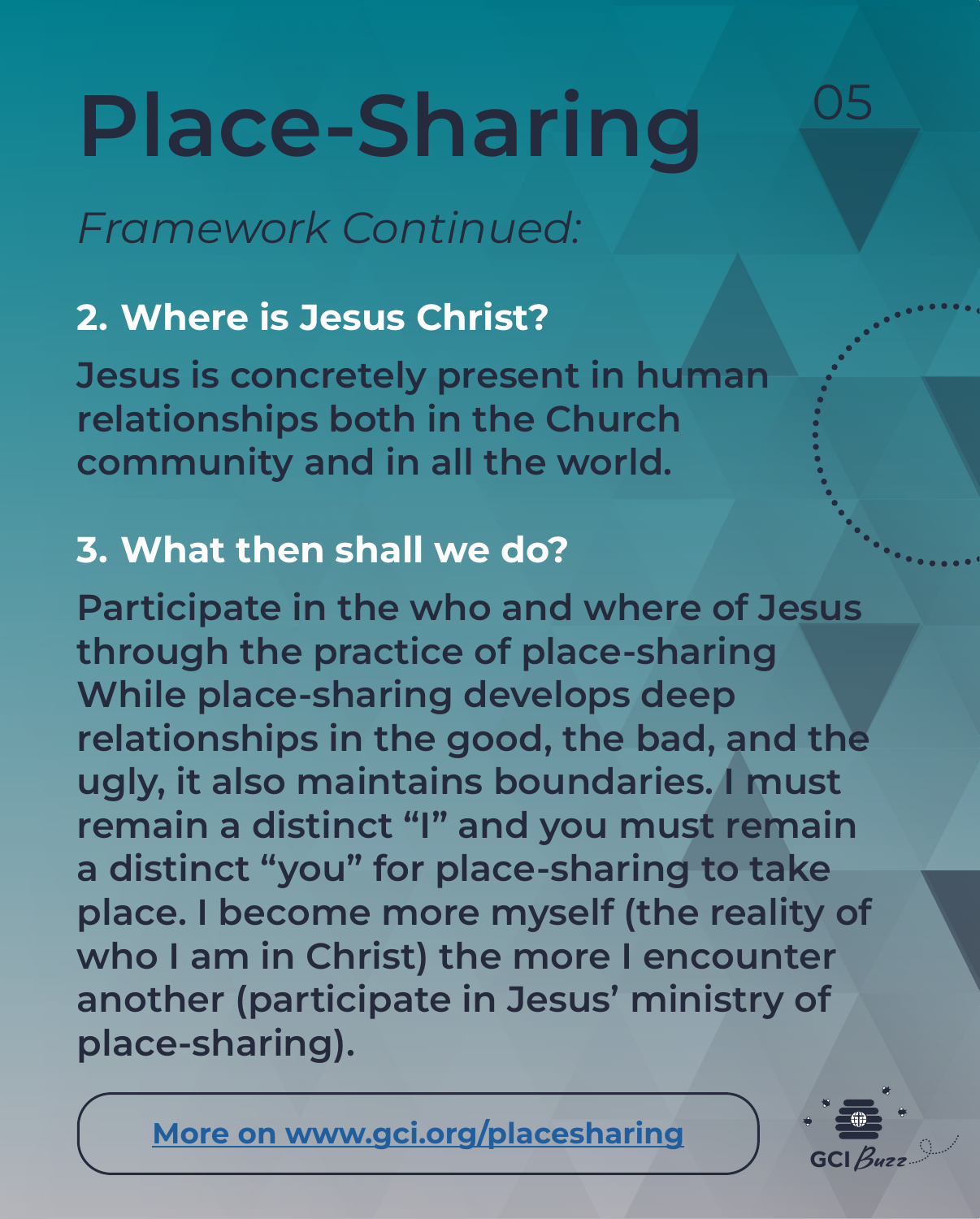*Final Thoughts:*

**The gospel proclaims that the incarnate Son of God, through the Holy Spirit, is sharing the "place" or life situation with every person on earth and is at work, acting on their behalf. Hearing and listening to Jesus' voice, allows us to actively join Jesus in what he is doing. Discerning the nature of his ongoing place-sharing activity in the world around us and the nature of his call to us as a community of believers, permits and empowers us to join in. This participation is not a pre-packaged, one-size-fits-all program. Rather, it is a dynamic, active lifestyle that involves us in Jesus' missional life, being lived out through the Holy Spirit in us and in our world.**

**[More on w](https://www.gci.org/placesharing/)ww.gci.org/placesharing**

**GCI** Buzz

06